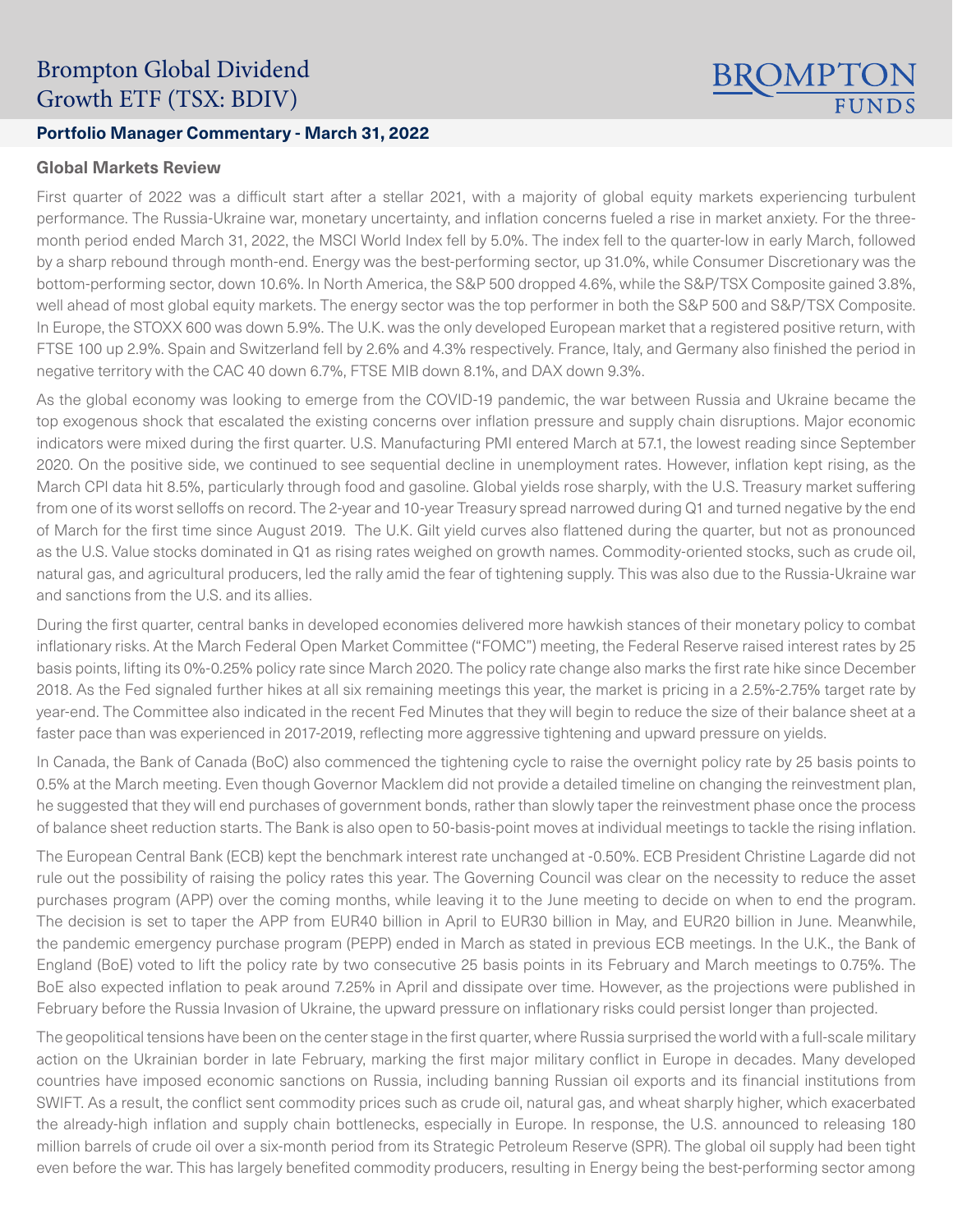most global equity indices. As market sentiment rose in response to the war, concerns over a global economic slowdown have been intensifying.

Looking forward to the rest of 2022, the global economy and broad equity markets will continue to be driven by high inflation readings, normalized monetary policies, and the unknown war duration. In addition, the impact of COVID-19 cannot be ignored yet, as many countries have seen rising cases after loosening pandemic measures. China in particular has extended strict lockdowns on major cities to contain the outbreak. In this vein, it would be inevitable to see market turbulence persist in the near-term, which raises the importance of active portfolio strategies. The barbell approach (owning both cyclicals and defensive) remains our preferred strategy, while favoring dividend-paying quality companies, which generally demonstrate solid balance sheets, stable earnings growth, and reasonable valuations. In our stock selection process, we also carefully examine the candidate's Russian exposure and pricing power to deal with the uncertainties arising from geopolitical conflict and rising inflation.

### **Portfolio Review**

Brompton Global Dividend Growth ETF (the "Fund") was down 7.6% during the first quarter of 2022. This compares to the MSCI World High Dividend Yield Index, which was up 0.2% over the same period.

The Fund benefited from its overweight positions in Energy and underweight positions in Consumer Staples. Energy was the best performing sector in both North America and Europe during the first quarter. Our Energy holdings- ONEOK, Imperial Oil and Canadian Natural Resources all contributed positively to the Fund's performance. WTI broke above US\$120 during the first quarter amid the Russian-Ukraine war. The oil supply-demand balance remains tight given major sanctions imposed on Russia, and we do not expect these sanctions to be lifted anytime soon. Further, underinvestment in energy infrastructure in combination with the shift to energy independence should support energy prices heading into Q2. We continue to underweight Consumer Staples. Within the space, we prefer to own marquee companies that enjoy strong pricing powers during high inflationary environments like the current one.

Offsetting some of the gains from the aforementioned sectors were the Fund's allocations to the Financials, Materials, and Industrial sectors. The ongoing supply chain disruptions and labour shortages led to rising raw materials costs and labour costs; consequently, Materials players have experienced margin compression during the most recent quarter. We are monitoring the sector for signs of improvement. We are also more cautious on the Financials sector. Equity price declines have hampered new issuance for investment banks; loan growth is also expected to slow given a weaker economic backdrop. On the other hand, we are cognizant of the fact that banks today have strong balance sheets. Rising interest rates and trading activities should also provide some upside for banks. The economically sensitive holdings in the Industrial sector underperformed the wider market.

During Q1, we increased the Fund's defensive exposure by adding positions in Consumer Staples and Healthcare and trimming positions in Consumer Discretionary. Our cautious outlook given the ongoing Russian-Ukraine war led us to tilt the portfolio more defensively. Given the need to achieve energy independence, especially in Europe, we are incrementally more constructive on the Utilities space, especially renewables. We believe energy transition will be a tremendous tailwind for the sector.

Laura Lau, SVP & CIO Michael D. Clare, VP & PM